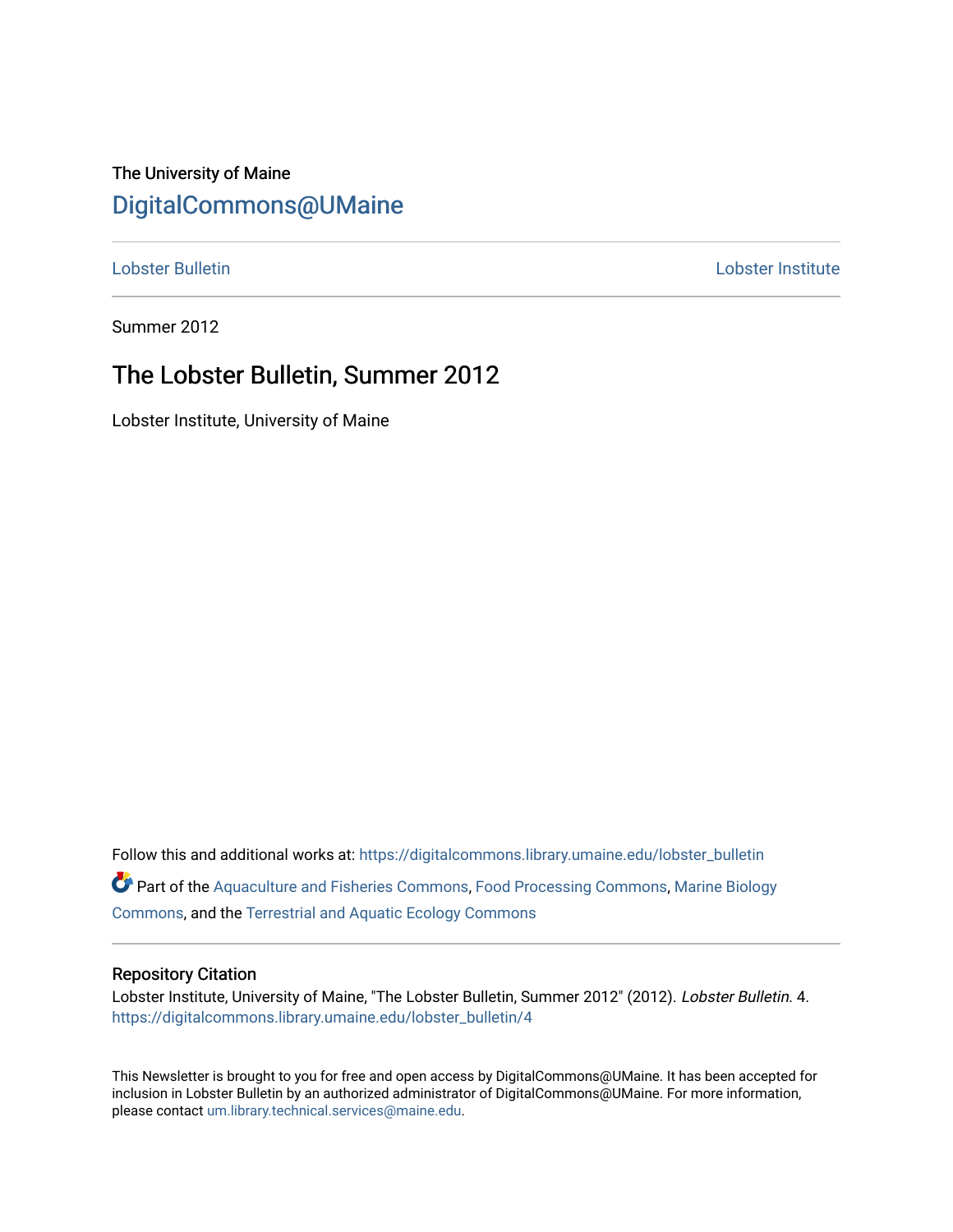

# **Summer 2012**

*"News, research updates, and information on lobsters and the lobster industry."*

#### **Published by the Lobster Institute**

**"Protecting and conserving the lobster resource, and enhancing lobstering as an industry…and a way of life."**

## **Understanding the Soft Shell Lobster**

 Newspapers this spring and summer have been filled with articles about the early arrival of shedders in 2012, and the resulting over-supply of soft shell lobsters on the market. Readers have learned that this over-supply means a low price is paid to the fishermen for their catch, and most of these soft shell lobsters are either eaten locally or sent to processors for cooking and picking. But what is happening physiologically to the lobster?

 Lobsters are invertebrates. A lobster has no internal skeleton; however its shell serves as an external skeleton or exoskeleton. In order to allow for growth, this hard external skeleton is shed during what is called the molt cycle. As Dr. Diane Cowan describes it on the Lobster Conservancy Web site, www.lobster.org, "The act of escaping from the old shell is known as *ecdysis* (from the Greek, *ekdysis,* meaning "getting out") or, more commonly, as shedding. The term molting refers to the entire cyclical process of preparing for, undergoing, and recovering from ecdysis."

 As the lobster prepares to shed, it is forming a new, identical, soft shell underneath its hard shell. It will pull blood away from its claws and other appendages causing them to shrink. It will draw minerals, particularly calcium, from the existing shell and store them in gastroliths (stone-like formations) found in the lobster's stomach. It will then take in excess water which causes the lobster to swell, thus causing the old shell to crack right down the middle of its carapace (body) and between the carapace and the tail. The lobster then pulls itself out of the old shell. According to the Gulf of Maine Research Institute's Web site, www.gma.org, "While the new shell is still soft, the lobster absorbs sea water to gain about 15% in size and 40-50% in weight. A just-molted lobster feels like a rubber toy…It stays in hiding for a week or two until the new shell is fortified - **cont. on page 2**

### **Lobster Institute to Host UMaine Lobster Showcase to Celebrate Its 25th Anniversary**

As part of the yearlong celebration of its  $25<sup>th</sup>$ Anniversary, the Lobster Institute will host a UMaine Lobster Showcase on September 21, 2012, from 11:00 a.m. to 3:00 p.m. The Showcase will highlight University of Maine lobster research through the years. Posters and exhibits will be on display in the Atrium at the University of Maine Memorial Union. Highlights will include work from the School of Marine Sciences, the Department of Animal and Veterinary Sciences, the Aquaculture Institute, the Darling Marine Center, the Department of Food & Human Nutrition, and more. This Showcase is open to the public free of charge. Refreshments will be served.

 In addition to the Showcase, a special anniversary dinner will be held that same evening at the Buchanan Alumni House. The theme for the dinner will be a Downeast/Asian Lobster Fusion. As a tribute to the Institute's  $25<sup>th</sup>$  Anniversary, the cost will be held to \$25 per person. Those who would like to be sure their name is on the invitation list can contact Deb Seekins at 207- 581-1443 or at lobsterinstitute@maine.edu.

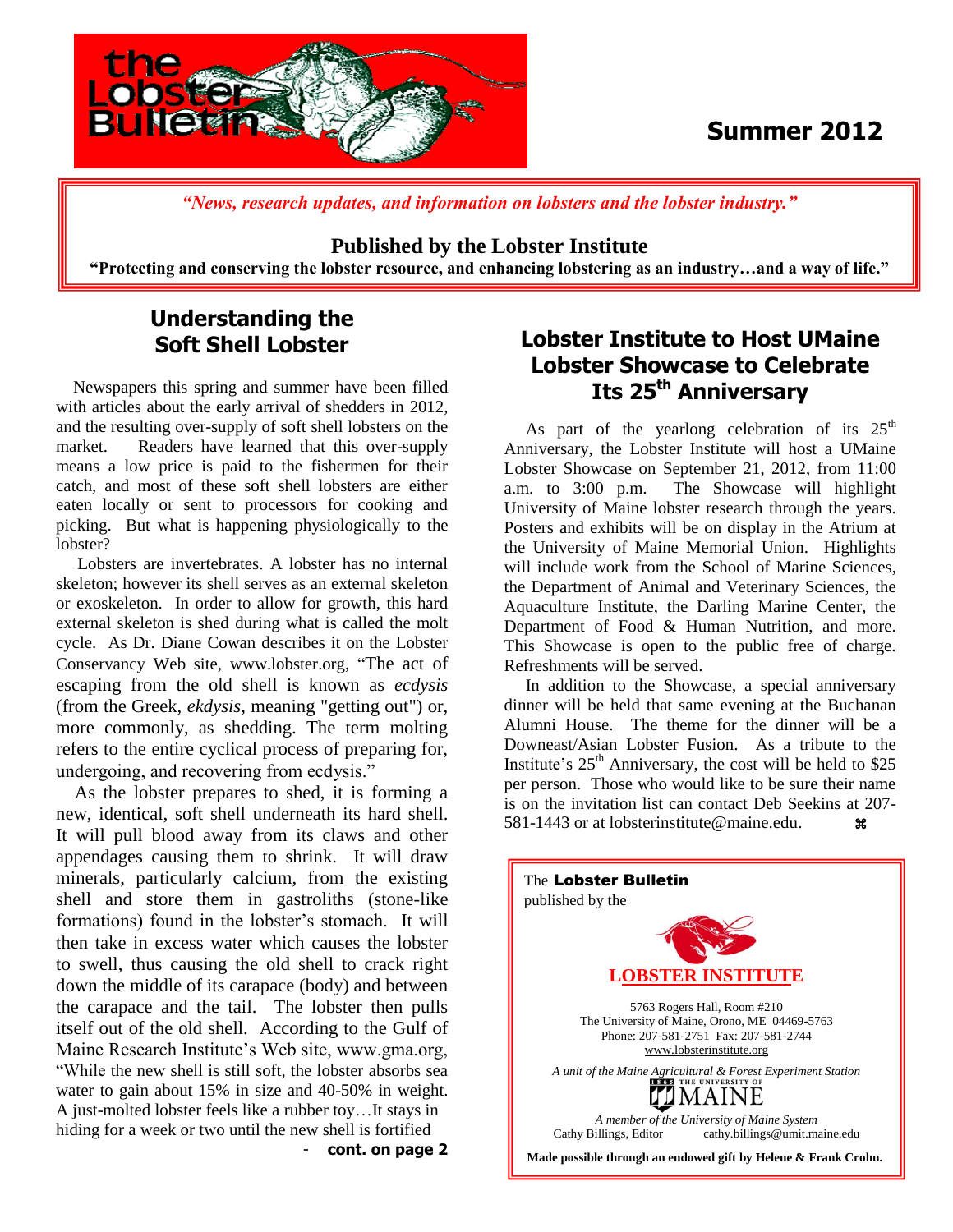### **New Lobster Mandatory V-Notch Rules In New York Marine Waters**

*(reprinted with permission from www.riverheadlocal.com)*

 New emergency regulations are now in place to establish mandatory V-notching of legal size eggbearing female lobsters captured by lobster permit holders in Lobster Conservation Management Area 4, which encompasses the waters off the south shore of Long Island, the New York State Department of Environmental Conservation announced July 13. DEC took this action to comply with the requirements set forth by the Atlantic States Marine Fisheries Commission (ASMFC). The new rules also require that permit holders who fish in more than one Lobster Management Area (LMA) abide by the most restrictive V-notch rules of the LMAs listed on their fishing permit. These changes became effective July 11, 2012. The ASMFC American Lobster Management Board approved Addendum XVII to the American Lobster Fishery Management Plan (FMP). The objective of the Addendum is to decrease lobster harvest by 10 percent in Southern New England to initiate rebuilding of the lobster populations. This Addendum implements mandatory V-notch programs in LMA 2, 4 and 5 …coastal areas from Cape Cod to Virginia.



*Note the v-notch in the second tail fin from the left on this egg-bearing lobster.*

 A V-notch is a triangular cut on the tail fin of a legal size female egg-bearing lobster that takes several molts (when a lobster changes shells to grow) to disappear. It is illegal to harvest a lobster that has been marked thusly. The V-notch protects female lobsters from harvest for two years. [Editor's note: fishermen may choose to re-notch any v-notched lobsters to maintain the protection from harvest on an ongoing basis.]

 In addition to the emergency filing of this rule, notice of this rule being in effect after the emergency period expires was filed with the Department of State, will appear in the New York State Register on August 1, 2012, and will initiate the public comment period. The 45-day public comment period will begin on August 1, 2012 and close September 17, 2012.

 The new emergency rules are designed to meet the requirements of the lobster fishery management plan. For additional information, contact DEC Marine Resources Division at 631-444-0444.

### **Understanding the Soft Shell** - **cont. from page 1**

against predators." The excess water remains in the shell until it is supplanted by tissue growth.

 According to Dr. Bob Bayer of the Lobster Institute, who specializes in lobster nutrition, the newly molted lobster is likely to eat its old shell as a way to gain the extra calcium that is needed for the new shell to harden. Additionally, "Stored calcium from the gastroliths located on the lobster stomach is mobilized to help harden the new shell. The gastroliths are released into the gastric juices during shedding, and the calcium that is held there is re-absorbed by the lobster, thus helping to harden the shell. The rate of ongoing hardening will vary depending on what is available for feed." It may take several months for a newly molted lobster to develop a shell that is considered hard enough for live shipping without risk of mortality. Bayer adds that following a shed a lobster has proportionately less hemocyanin per body fluids as it takes on extra water. Oxygen is carried by hemocyanin, and reduced oxygen diminishes the length of time a lobster will survive out of water. "It is important to note," says Bayer, "that soft-shell lobsters are good and healthy even though they are not as strong as the hard shell. The nutritional quality of the meat is the same, and the taste even preferred by some diners."

 During its first month a lobster will molt repeatedly as it grows from the smallest larval stage to a post-larval size of approximately 15 millimeters. It will molt less and less frequently as it grows to market size over the next 5 to 7 years, at which point it will molt roughly once a year. Females typically molt every other year as they go through the reproductive cycle. There are several environmental factors that also come into play in the growth of a lobster, including: water temperature, salinity, depth of water, bottom type, and availability of food and shelter. Growth is accelerated as water temperatures rise, which is likely a key factor in the early shed of 2012. Data from the NOAA indicates that water temperatures in Maine were running from 3 to 10 degrees above ranges of the last 10 years.  $\mathcal{H}$ 



As a Non-profit, the Lobster Institute relies on industry and private support to continue its work for and with the lobster fishery. Please consider donating as a Friend of the Lobster Institute today. Call 207-581-2751 or visit www.lobsterinstitute.org

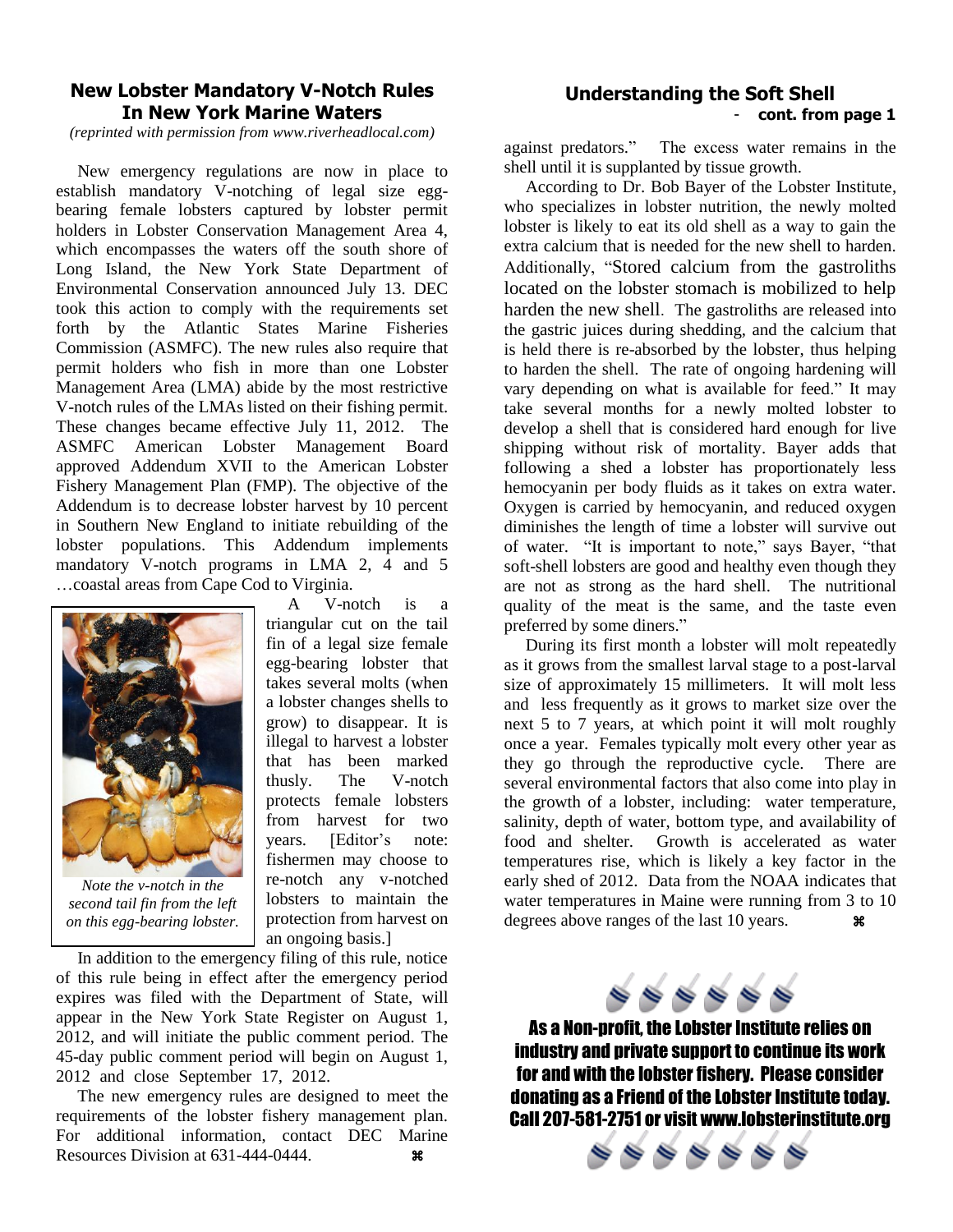

*Readers may contact the Lobster Institute for more detailed information on any of these projects.*

**Effects of Acidification on Juvenile Lobsters Being Studied at UMaine – Josh Hall, a graduate** student work with Dr. Timothy Bowden and Dr. Bob Bayer of the Animal and Veterinary Sciences Department of the University of Maine is currently analyzing data from an experiment where juvenile lobsters were raised from hatch in an acidified environment for 90 days. The experimental group was raised at a pH  $(-7.9)$  which mimics the environment some reports indicate lobster would likely face within the next century. A control group was raised in nearly identical conditions, except the pH of their tank  $(-8.2)$  reflects current surface water in the open ocean (no estuaries or run-off influence). Sample were taken throughout the 90 days, and Hall is now looking at the expression of three immune genes, as well as the mineral content of the shell. The immune genes include an antimicrobial protein as well as , a signaling protein, and a pre-enzyme, which play important roles of crustacean immunity.

Hall also has a smaller subset of data from samples that look at development at a much lower  $pH$  ( $\sim$ 7.6) over the course of 30 days, which have yet to be processed. More information must be gathered before any results concerning the expression rates or the mineral content can be accurately reported, but work is continuing. Look for more details in a future edition of the *Lobster Bulletin*.



**Maine's Lobster License Plates Benefits Lobster Research** – In addition to a design that highlights Maine's signature seafood, the state's lobster license plates are benefiting lobster research as well as education and development projects. In addition to the regular registration fee, Maine residents and now those with commercial vehicles (with a registered weight of 10,001 lbs. to 100,000 lbs.) can pay an extra \$20 fee for the specialty plate and \$15 at renewal time. Ten dollars of this fee is dispersed by the Lobster Research, Education and Development Board to fund projects that benefit the lobster industry. For more information contact the Bureau of Motor Vehicles at: (207) 624-9000 ext. 52149 or by emailing registrations@maine.gov.

**Fact Sheet Released on Status of Eutrophication in the Gulf of Maine on Bay of Fundy** -- The Gulf of Maine Council's EcoSystem Indicator Partnership (ESIP) reports that they have released a fact sheet about eutrophication in the Gulf of Maine and Bay of Fundy. Eutrophication refers to an increase in nutrients in a body of water, stimulating plant growth. The fact sheet notes that, "human activity has supplemented natural nutrient sources by incrementally adding nitrogen and phosphorus to estuaries and coastal waters. Increased nutrient loads from human activities (i.e., sewage effluent, atmospheric deposition, and agricultural/urban runoff) can cause eutrophication, thus stimulating excessive growth of microalgae (phytoplankton) and macroalgae (seaweeds). The fact sheet compiled data from numerous sources ranging from coast watch groups to federal agencies. It summarizes data on four key indicators - nutrient loading, water clarity, chlorophyll a, and dissolved oxygen. The fact sheet proposes these indicators can be used as a means for tracking change, as they can be used as a tool to better understand the wide-ranging effects being seen in the Gulf of Maine region and Bay of Fundy. ESIP's Eutrophication fact sheet is available at www.gulfofmaine.org/esip. .

 According to the Gulf of Maine Council's Web site, "ESIP is developing indicators for the Gulf of Maine and integrating regional data for a new Webbased reporting system for marine ecosystem monitoring. Activities of ESIP initially center on convening regional practitioners in six indicator areas: coastal development, contaminants and pathogens, eutrophication, aquatic habitat, fisheries and aquaculture, and climate change."

#### **Upcoming Conferences**

- **Innovations in Fisheries Conference** October 16-17, 2012 at The Portland Company, 58 Fore St., Portland, ME. For information see: www.gmri.org
- **The American Lobster in a Changing Ecosystem: A U.S. - Canadian Science Symposium**

November 27-30 at Holiday Inn by the Bay, Portland, ME. For information see: www.seagrant.umaine.edu